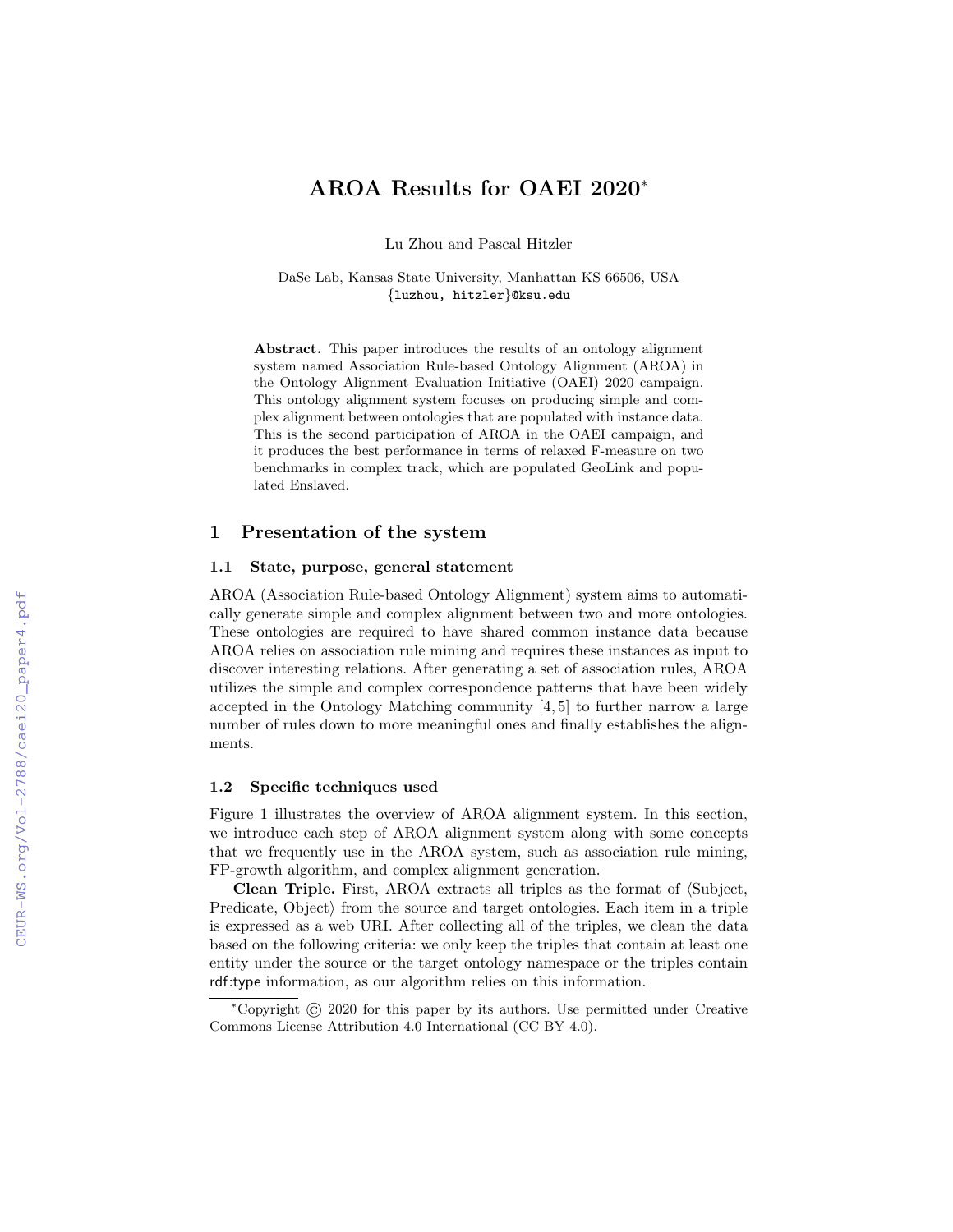

Fig. 1. Overview of AROA Alignment System

Generate Transaction Database. After the filtering process, we generate the transaction database as the input for the FP-growth algorithm. Let  $I =$  $\{i_1, i_2, \ldots, i_n\}$  be a set of distinct attributes called items. Let  $D = \{t_1, t_2, \ldots, t_m\}$ be a set of transactions where each transaction in D has a unique transaction ID and contains a subset of the items in I. Table 1 shows a list of transactions corresponding to a list of triples. Instance data can be displayed as a set of triples, each consisting of subject, predicate, and object. Here, subjects represent the identifiers and the set of corresponding properties with the objects represent transactions, which are separated by the symbol "|". I.e., a transaction is a set  $T = (s, Z)$  such that s is a subject, and each member of Z is a pair  $(p, o)$  of a property and an object such that  $(s, p, o)$  is an instance triple.

Generate Typed Transaction Database. Then we replace the object in the triples with its  $\mathsf{rdf}:\mathsf{type}^1$  because we focus on generating schema-level (rather than instance-level) mapping rules between two ontologies, and the type

| $s_1$ $p_1$ $o_1$                                                            |  |
|------------------------------------------------------------------------------|--|
| $s_1$ $p_2$ $o_2$                                                            |  |
| <b>TID</b><br><b>Itemsets</b><br>$s_1$ $p_4$ $o_4$                           |  |
| $p_1 o_1, p_2 o_2, p_4 o_4$<br>$s_2$ $p_1$ $o_1$<br>s <sub>1</sub>           |  |
| $ p_1 o_1, p_2 o_2, p_3 o_3, p_4 o_4$<br>S <sub>2</sub> $p_2$ $o_2$<br>$s_2$ |  |
| $p_1 o_1, p_2 o_2$<br>$s_2 p_3 o_3$<br>$s_3$                                 |  |
| S <sub>2</sub> p <sub>4</sub> o <sub>4</sub>                                 |  |
| $s_3 p_1 o_1$                                                                |  |
| $s_3 p_2 o_2$                                                                |  |

Table 1. Triples and Corresponding Transactions

<sup>&</sup>lt;sup>1</sup>If there are multiple types of the object, it can also combine the subject and predicate as additional information to determine the correct type, or keep both types as two triples.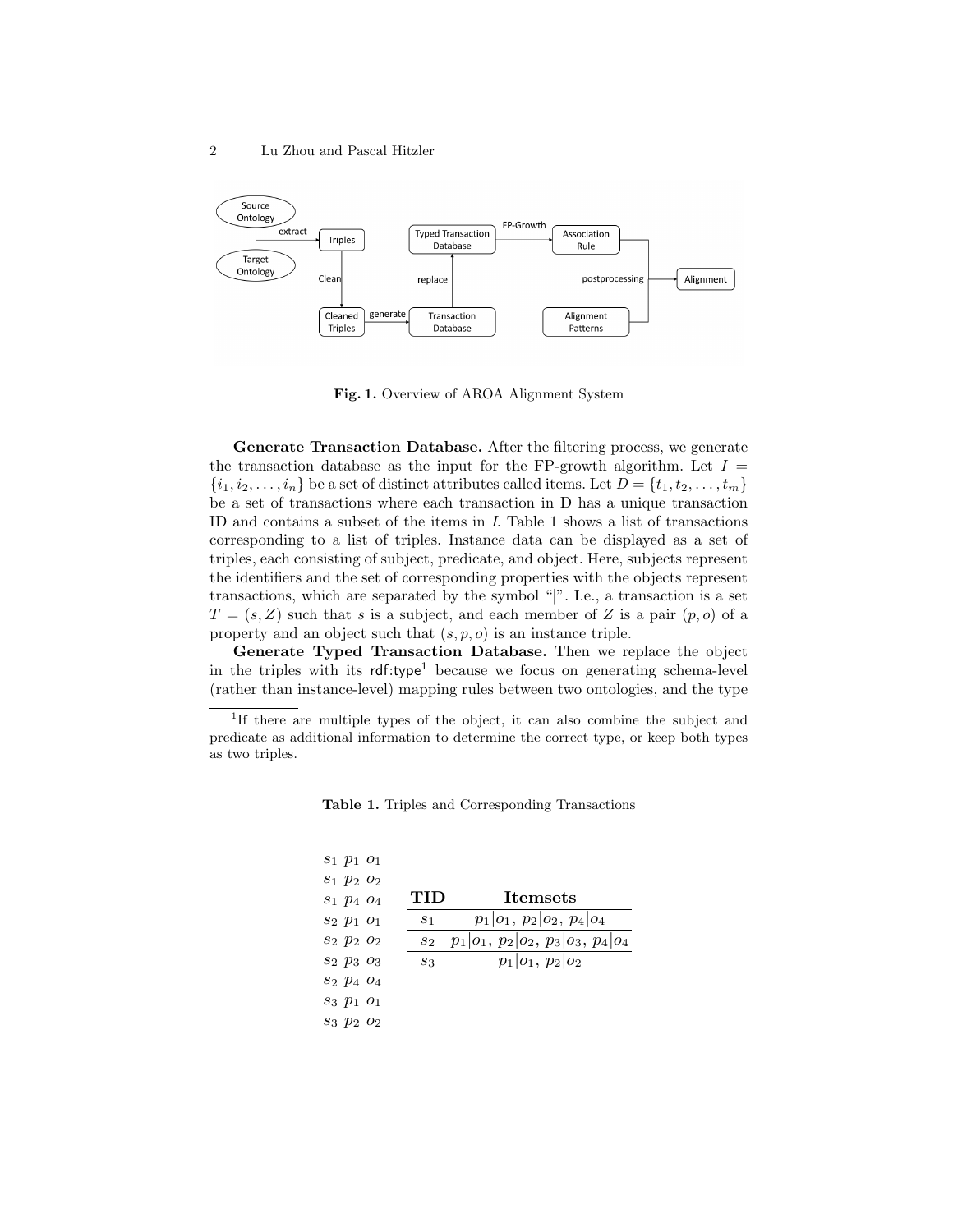Table 2. Original Transaction Database

| <b>TID</b>     | <b>Itemsets</b>                                         |
|----------------|---------------------------------------------------------|
| $x_1$          | gbo:hasAward $ y_1, g$ mo:fundedBy $ y_2 $              |
| x <sub>2</sub> | $ $ gbo:hasFullName $ y_3 $ , gmo:hasPersonName $ y_4 $ |
| $x_3$          | rdf:type gbo:Cruise, rdf:type gmo:Cruise                |

Table 3. Typed Transaction Database

| <b>TID</b> | <b>Itemsets</b>                                              |
|------------|--------------------------------------------------------------|
| $x_1$      | gbo:hasAward gbo:Award, gmo:fundedBy gmo:FundingAward        |
| $x_2$      | gbo:hasFullName xsd:string, gmo:hasPersonName gmo:PersonName |
| $x_3$      | rdf:type gbo:Cruise, rdf:type gmo:Cruise                     |

information of the object is more meaningful than the original URI. If an object in a triple has rdf:type of a class in ontology, we replace the URI of the object with its class. If the object is a data value, the URI of the object is replaced with the datatype. If the object already is a class in ontology, it remains unchanged. Tables 2 and 3 show some examples of the conversion.

Generate Association Rules. Our alignment system mainly depends on a data mining algorithm called association rule mining, which is a rule-based machine learning method for discovering interesting relations between variables in large databases [3]. Many algorithms for generating association rules have been proposed, like Apriori [1] and FP-growth algorithm [2]. In this paper, we use FP-growth to generate association rules between ontologies, since the FP-growth algorithm has been proven superior to other algorithms [2]. The FPgrowth algorithm is run on the transaction database in order to determine which combinations of items co-occur frequently. The algorithm first counts the number of occurrences of all individual items in the database. Next, it builds an FP-tree structure by inserting these instances. Items in each instance are sorted by descending order of their frequency in the dataset so that the tree can be processed quickly. Items in each instance that do not meet the predefined thresholds, such as minimum support and minimum confidence (see below for these terms), are discarded. Once all large itemsets have been found, the association rule creation begins. Every association rule is composed of two sides. The left-hand-side is called the antecedent, and the right-hand-side is the consequent. These rules indicate that whenever the antecedent is present, the consequent is likely to be

Table 4. Examples of Association Rules

|  | Antecedent Consequent |
|--|-----------------------|
|--|-----------------------|

| $p_4 o_4, p_1 o_1$ | $p_2 o_2$ |
|--------------------|-----------|
| $p_2 o_2$          | $p_1 o_1$ |
| $p_4 o_4$          | $p_1 o_1$ |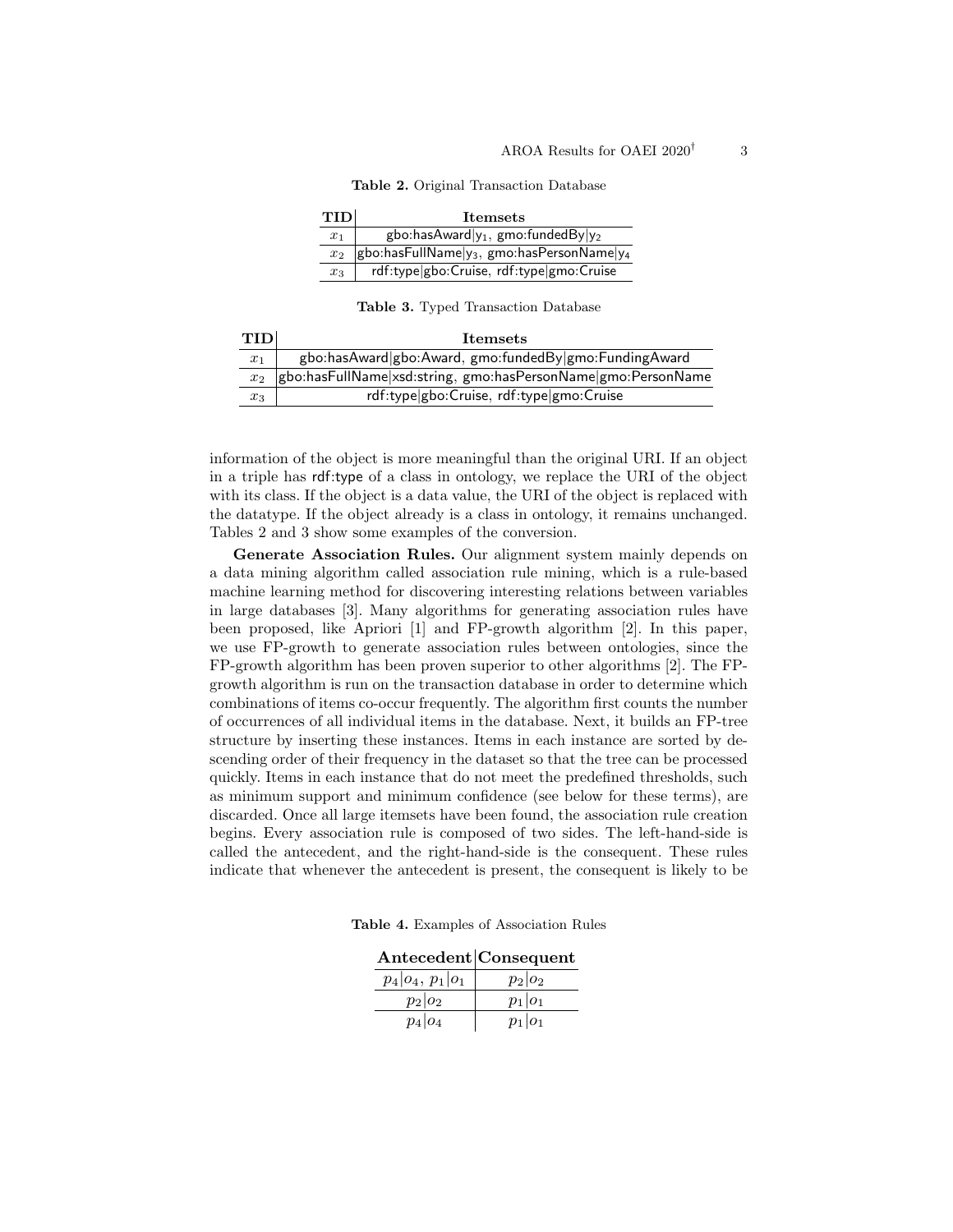#### 4 Lu Zhou and Pascal Hitzler

| Pattern                          | Category |
|----------------------------------|----------|
| Class Equivalence                | 1:1      |
| Class Subsumption                | 1:1      |
| Property Equivalence             | 1:1      |
| <b>Property Subsumption</b>      | 1:1      |
| Class by Attribute Type          | 1:n      |
| Class by Attribute Value         | 1:n      |
| Property Typecasting Equivalence | 1:n      |
| Property Typecasting Subsumption | 1:n      |
| Typed Property Chain Equivalence | m:n      |
| Typed Property Chain Subsumption | m:n      |

Table 5. The Alignment Pattern Types Covered in AROA System

as well. Table 4 shows some examples of association rules generated from the transaction database in Table 1.

Generate Alignment. AROA utilizes some simple and complex correspondences that have been widely accepted in Ontology Matching community to further filter rules [4, 5] and finally generate the alignments. There are a total of 10 different types of correspondences that AROA covers this year. Table 5 lists all the simple and complex alignment correspondences and corresponding categories. Since the association rule mining might generate a large number of rules, in order to narrow the association rules down to a smaller set, AROA follows these patterns to generate corresponding alignments. For example, Class by Attribute Type (CAT) is a classic complex alignment pattern. This type of pattern was first introduced in [4]. It states that a class in the source ontology is in some relationship to a complex construction in the target ontology. This complex construction may comprise an object property and its range. Class  $C_1$ is from ontology  $O_1$ , and object property  $op_1$  and its range  $t_1$  are from ontology  $O_2$ .

Association Rule format:  $\mathsf{rdf:type}|C_1 \to \mathsf{op}_1|\mathsf{t}_1$ Example: rdf:type|gbo:PortCall → gmo:atPort|gmo:Place Generated Alignment: gbo:PortCall(x)  $\rightarrow$  gmo:atPort(x, y)  $\land$  gmo:Place(y)

In this example, this association rule implies that if the subject  $x$  is an individual of class gbo:PortCall, then x is subsumed by the domain of gmo:atPort with its range gmo:Place. The equivalence relationship can be generated by combining another association rule holding the reverse information. Other simple and complex alignments are also generated by following the same steps.

### 1.3 Adaptations made for the evaluation

AROA is an instance-based ontology alignment system. Therefore, AROA embeds Apache Jena Fuseki server in the system. The ontologies are first downloaded from the SEALS repository. And then, AROA uploads and stores the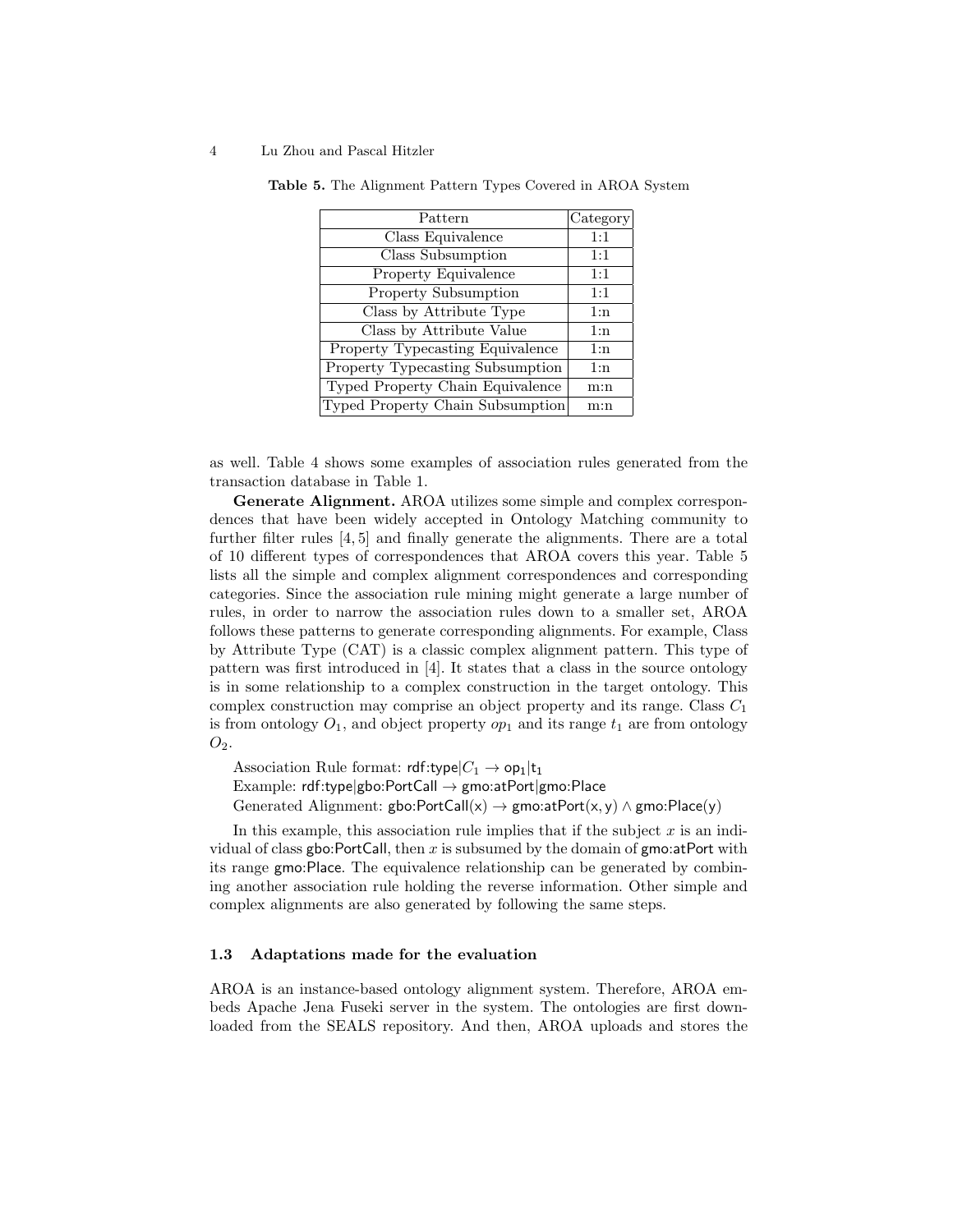| <b>Alignment Patterns</b>    |     | Category Reference Alignment | <b>AROA</b> |                                                     |  |  |
|------------------------------|-----|------------------------------|-------------|-----------------------------------------------------|--|--|
|                              |     |                              |             | $ \#$ of Correct Entities $ \#$ of Correct Relation |  |  |
| Class Equiv.                 | 1:1 |                              | 10          |                                                     |  |  |
| Class Subsum.                | 1:1 |                              |             |                                                     |  |  |
| Property Equiv.              | 1:1 |                              |             |                                                     |  |  |
| Property Typecasting Subsum. | 1:n |                              |             |                                                     |  |  |
| Property Chain Equiv.        | m:n | 26                           | 15          |                                                     |  |  |
| Property Chain Subsum.       | m:n |                              |             |                                                     |  |  |

Table 6. The Number of Alignments Found on Populated GeoLink Benchmark

ontologies in the embedded Fuseki server, which might take some time for this step to load large-size ontology pairs.

## 2 Results

This year, AROA alignment system evaluates its performance on the populated GeoLink benchmark [5, 6] and populated Enslaved benchmark [7]. In the populated GeoLink benchmark, there are 19 simple mappings, including 10 class equivalence, 2 class subsumption, and 7 property equivalence. And there are 48 complex mappings, including 5 property subsumption, 26 property chain equivalence, and 17 property chain subsumption. In the populated Enslaved benchmark, 15 simple mappings are all class equivalences. And there are 83 complex mappings, including 68 property chain equivalence and 15 property chain subsumption. Table 6 and Table 7 list the alignment patterns and categories in the populated GeoLink and populated Enslaved Benchmark with the results of AROA system. We list the numbers of identified mappings for each pattern. There are two dimensions that we can look into the details to understand the performance. The first dimension is the entity identification, which means, given an entity in the source ontology, the system should be able to generate related entities in the target ontology. Another dimension is relationship identification, in which the system should detect the correct relationship between these entities, such as equivalence and subsumption. Therefore, we list the number of correct entities and the number of correct relationships in order to understand the strengths and weaknesses of the system. For example, In the Table 6, AROA correctly identifies all 1:1 class equivalence including entity and relationship. AROA also finds one class subsumption alignment, which is the class  $PortCall$ in the GeoLink Base Ontology (GBO) is related to the class  $Fix$  in the GeoLink Modular Ontology (GMO). However, it outputs the relationship between

Table 7. The Number of Alignments Found on Populated Enslaved Benchmark

|                        |     | Alignment Patterns Category Reference Alignment | AROA |                                                               |  |  |  |
|------------------------|-----|-------------------------------------------------|------|---------------------------------------------------------------|--|--|--|
|                        |     |                                                 |      | $\vert \#$ of Correct Entities $\vert \#$ of Correct Relation |  |  |  |
| Class Equiv.           | Ŀ.  |                                                 |      |                                                               |  |  |  |
| Property Chain Equiv.  | m:n | bδ                                              | 29   |                                                               |  |  |  |
| Property Chain Subsum. | m:n |                                                 |      |                                                               |  |  |  |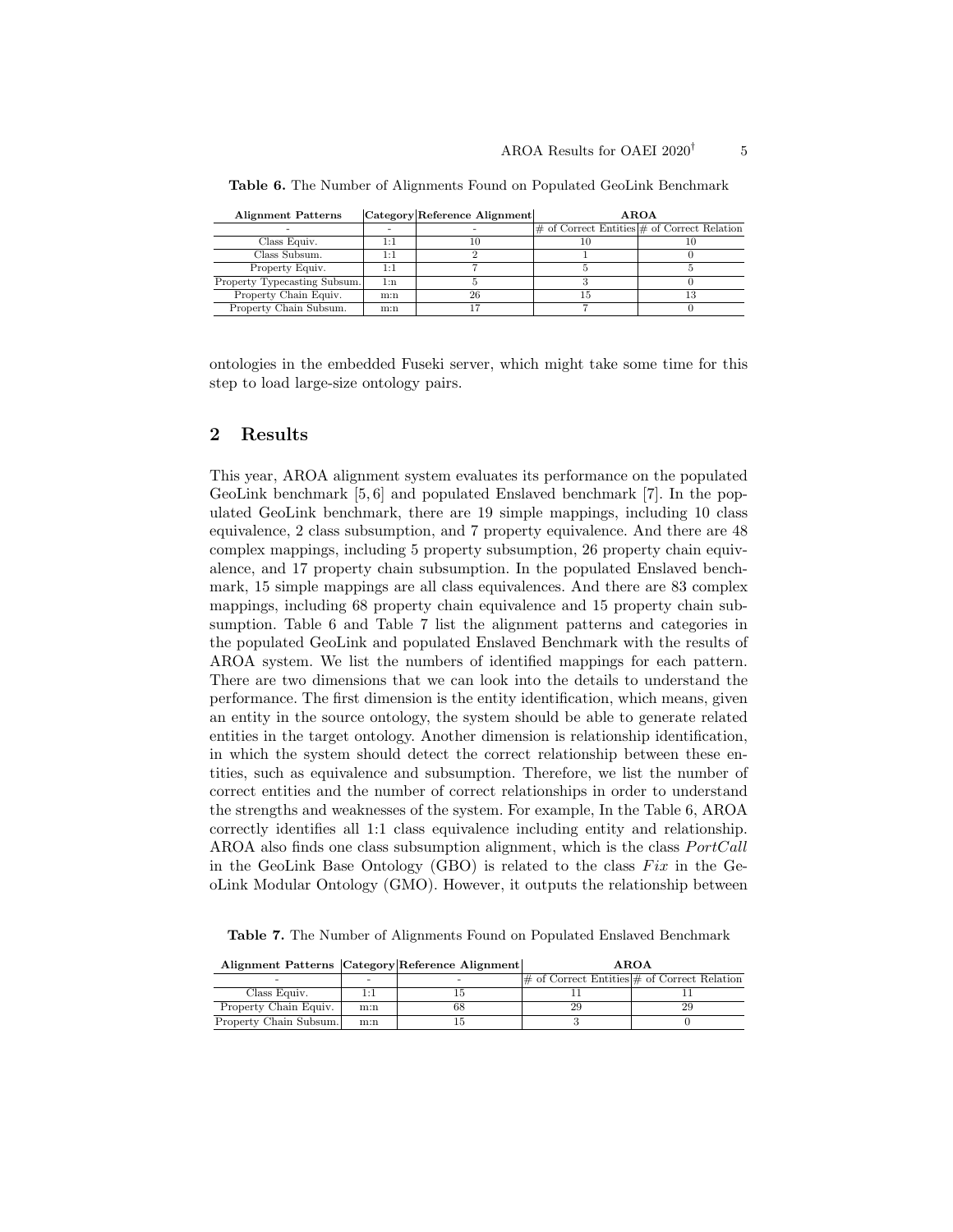#### 6 Lu Zhou and Pascal Hitzler

Table 8. The Performance Comparison on Populated GeoLink and Populated Enslaved Benchmarks

| Matcher             |    | Populated GeoLink |    |      |                                                                                                                                       |      |    | Populated Enslaved |    |      |      |           |
|---------------------|----|-------------------|----|------|---------------------------------------------------------------------------------------------------------------------------------------|------|----|--------------------|----|------|------|-----------|
|                     |    |                   |    |      | (1:1) (1:n) m:n Relaxed_Precision Relaxed_F-measure Relaxed_Recall (1:1) (1:n) m:n Relaxed_Precision Relaxed_F-measure Relaxed_Recall |      |    |                    |    |      |      |           |
| Reference Alignment | 19 |                   | 43 |      |                                                                                                                                       |      | 15 | $^{(1)}$           | 83 |      |      |           |
| AMLC                | 13 |                   | 0  | 0.50 | 0.32                                                                                                                                  | 0.23 | 12 |                    |    | 0.73 | 0.40 | 0.28      |
| AROA                | 15 |                   | 22 | 0.87 | 0.60                                                                                                                                  | 0.46 |    |                    | 32 | 0.80 | 0.51 | 0.38      |
| CANARD              | 15 |                   |    | 0.89 | 0.54                                                                                                                                  | 0.39 |    | $\theta$           |    | 0.42 | 0.19 | $_{0.13}$ |

 $PortCall$  and  $Fix$  as equivalence, which it should be subsumption. Therefore, we count the number of correct entities as 1 and the number of correct relations as 0. This criterion is also applied to other patterns. In the Table 7, AROA detects 73% (11 out of 15) of the simple class equivalences and 38% (32 out of 83) of the complex mappings in the populated Enslaved benchmark. In addition, we compare the performance of AROA against other complex alignment systems in Table 8. AMLC, AROA, and CANARD are only three systems can produce complex relations on the complex benchmarks. AROA found the highest number of complex alignments and achieved the best performance in terms of relaxed recall and relaxed f-measure on both benchmarks.<sup>2</sup>

## 3 General comments

From the performance comparison, AMLC, AROA, and CANARD can generate almost correct complex alignment, which means some alignments found by these two systems may not be completely correct, but it can be easily improved by semi-automated fashion. For example, the system can produce correct entities that should be involved in a complex alignment, but it doesn't output the correct relationship. Another possible situation is that the system can detect the correct relationship but fails to find all the entities. Based on these situations, we will investigate the incorrect alignments and improve the algorithm to find the relationship and entities as accurately as possible.

## 4 Conclusions

This paper introduces the AROA ontology alignment system and its preliminary results in the OAEI 2020 campaign. This year, AROA evaluates its performance on populated GeoLink and populated Enslaved benchmarks and achieves the best performance in terms of relaxed recall and relaxed f-measure among the three complex alignment systems. We will continue to evaluate AROA on other benchmarks and improve the algorithm in the near future.

## 5 Acknowledgement

This work has been supported by the National Science Foundation under Grant No. 2033521, KnowWhereGraph: Enriching and Linking Cross-Domain Knowl-

<sup>2</sup>http://oaei.ontologymatching.org/2020/results/complex/geolink/index.html